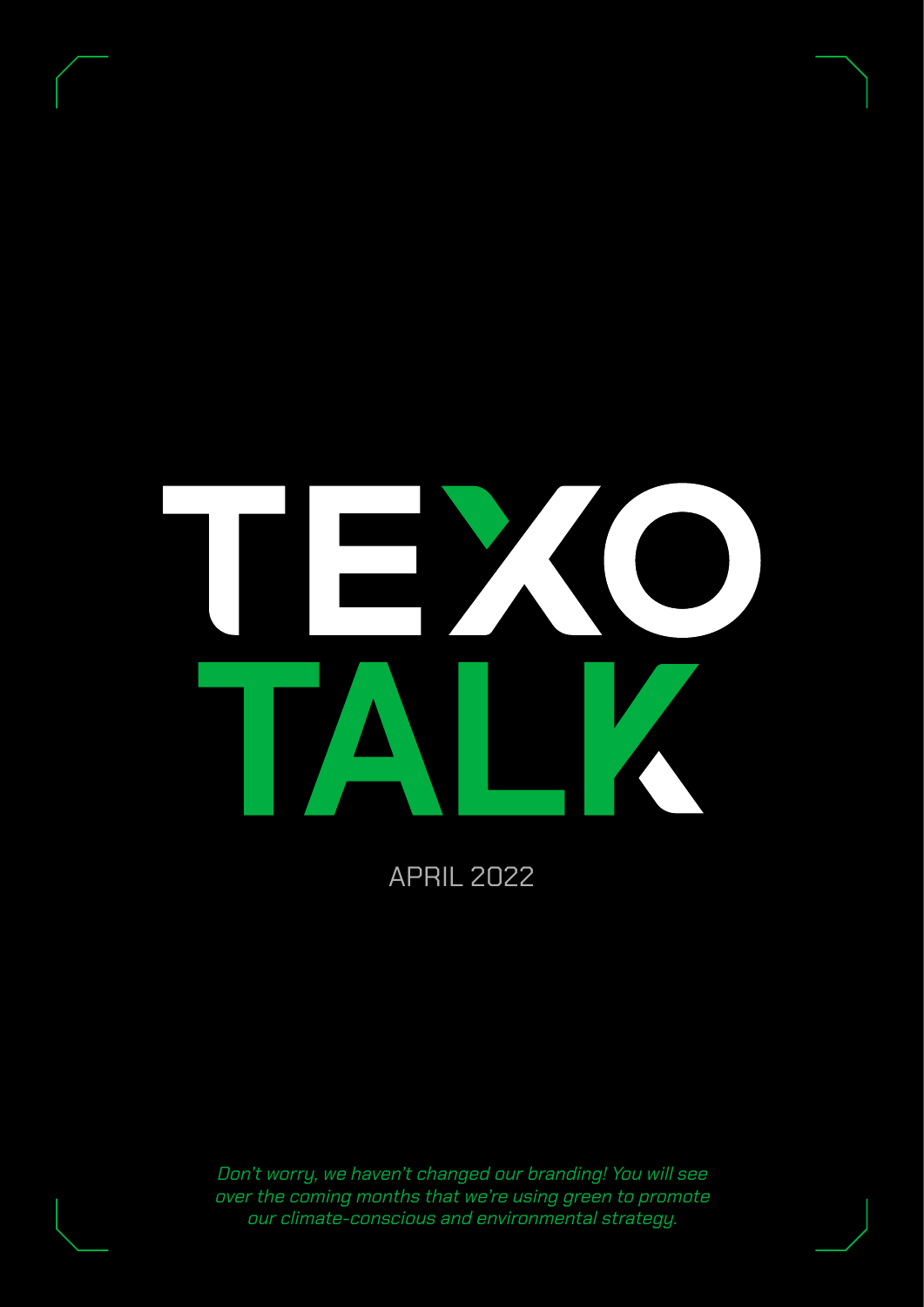

#### **TEXO certified as a Carbon Neutral Business!**

TEXO has offset its total carbon footprint for the financial year 2020-21 to become certified as a Carbon Neutral Business by Carbon Neutral Britain.

This certification shows that TEXO's approach has been independently assessed and accredited, using calculations that follow the ISO 14064 and GHG Protocol Emissions Standard's principles of relevance, completeness, consistency, transparency and accuracy.

"We are delighted to partner with TEXO Group to help identify and offset their environmental impact for 2021 and beyond," says James Poynter, Director at Carbon Neutral Britain, which awards certification for 12 months and makes further recommendations to help organisations reduce their carbon footprint.



The Carbon Neutral Britain assessment covers three types of emissions:

#### **Scope 1 (Direct emissions)**

Activities owned or controlled by the organisation that release emissions straight into the atmosphere.

For manufacturing business these would be emissions from equipment and machinery used in production. Businesses that own or lease vehicles are also included within scope 1.

#### **Scope 2 (Energy indirect)**

Emissions being released into the atmosphere associated with the consumption of purchased electricity, heat, steam and cooling. These are indirect emissions that are a consequence of the organisation's activities - but occur at sources that the business does not own or control.

These emissions would be the energy usage by the organisation and staff working at the business, or from home.

#### **Scope 3 (Other indirect)**

Emissions that are a consequence of business activity, which occur at sources which are not owned or controlled, which are not classed as scope 2 emissions.

Scope 3 emissions can be quite broad, including areas such as waste management, business travel, staff commuting, events, data usage, and the emissions produced from delivery to and from the organisation (including third party delivery services).

*Continued*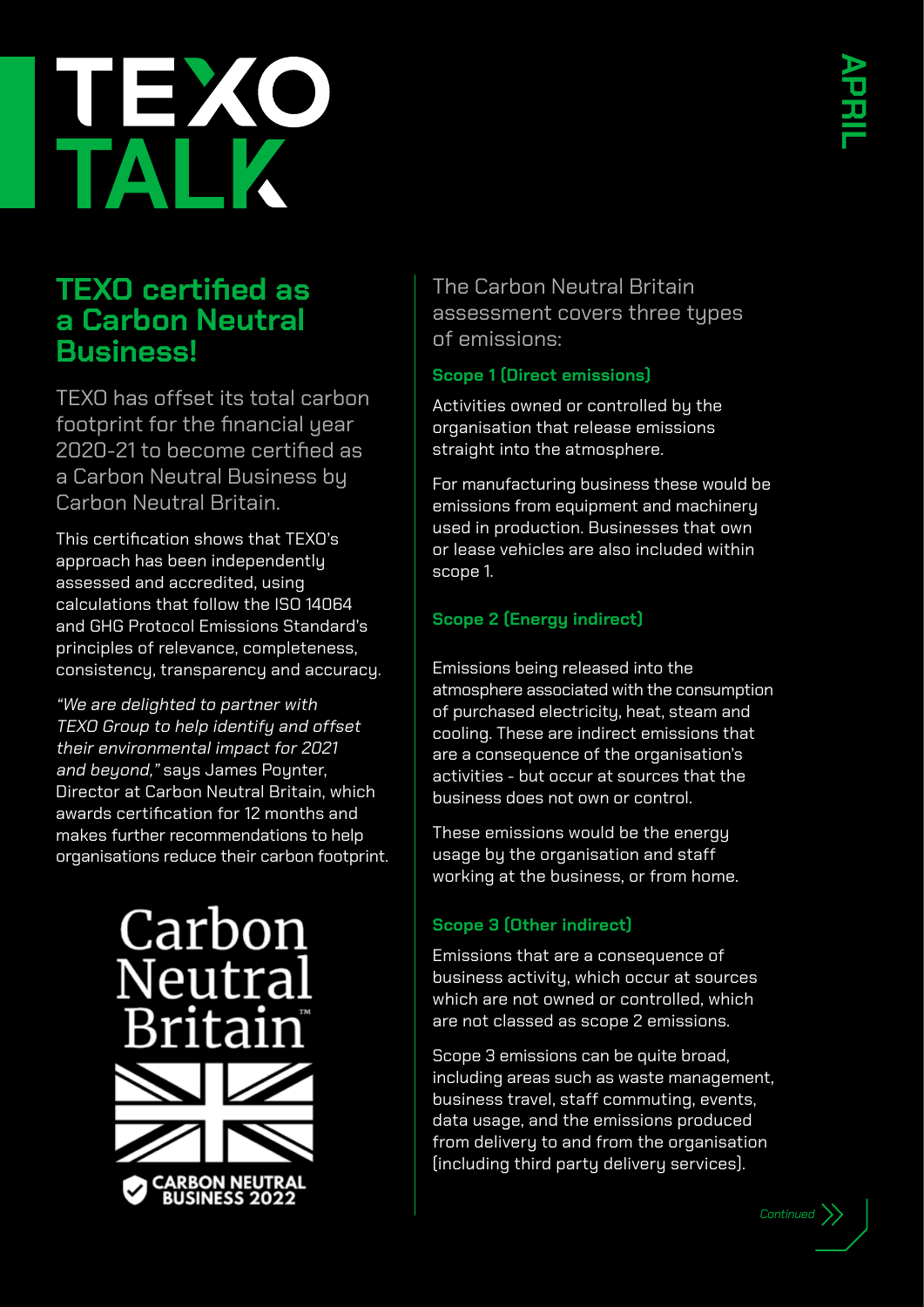# TALY

### $\boldsymbol{\alpha}$

It has been a revelation to work with Carbon Neutral Britain. By breaking down our emissions in this way, we can see where we have most negative impact, and that is helping us to plan our journey towards net zero by 2032. Working with Carbon Neutral Britain has given us invaluable insights, and we will continue working with them to offset future emissions and to see how we can change our working practices to reduce them overall."

**Chris Smith**

TEXO Managing Director



#### **Carbon Offsetting Projects**

Through the Carbon Neutral Britain Climate Fund™, companies can offset their total carbon emissions through internationally certified carbon offsetting projects.

Certified via the Verra – Verified Carbon Standard (VCS), the Gold Standard – Voluntary Emission Reductions (VER) or the United Nations – Certified Emission Reductions (CER) programmes, the projects have also been selected based on their direct and indirect impact around the world – not just in offsetting, but also in supporting education, employment and clean water, as well as having net positive impact on the local wildlife and ecology.

As the three largest, and most regulated voluntary offsetting standards used by organisations and even countries in their emissions reductions – all measurements and tonnes of CO²e offset are accurate, and verified.



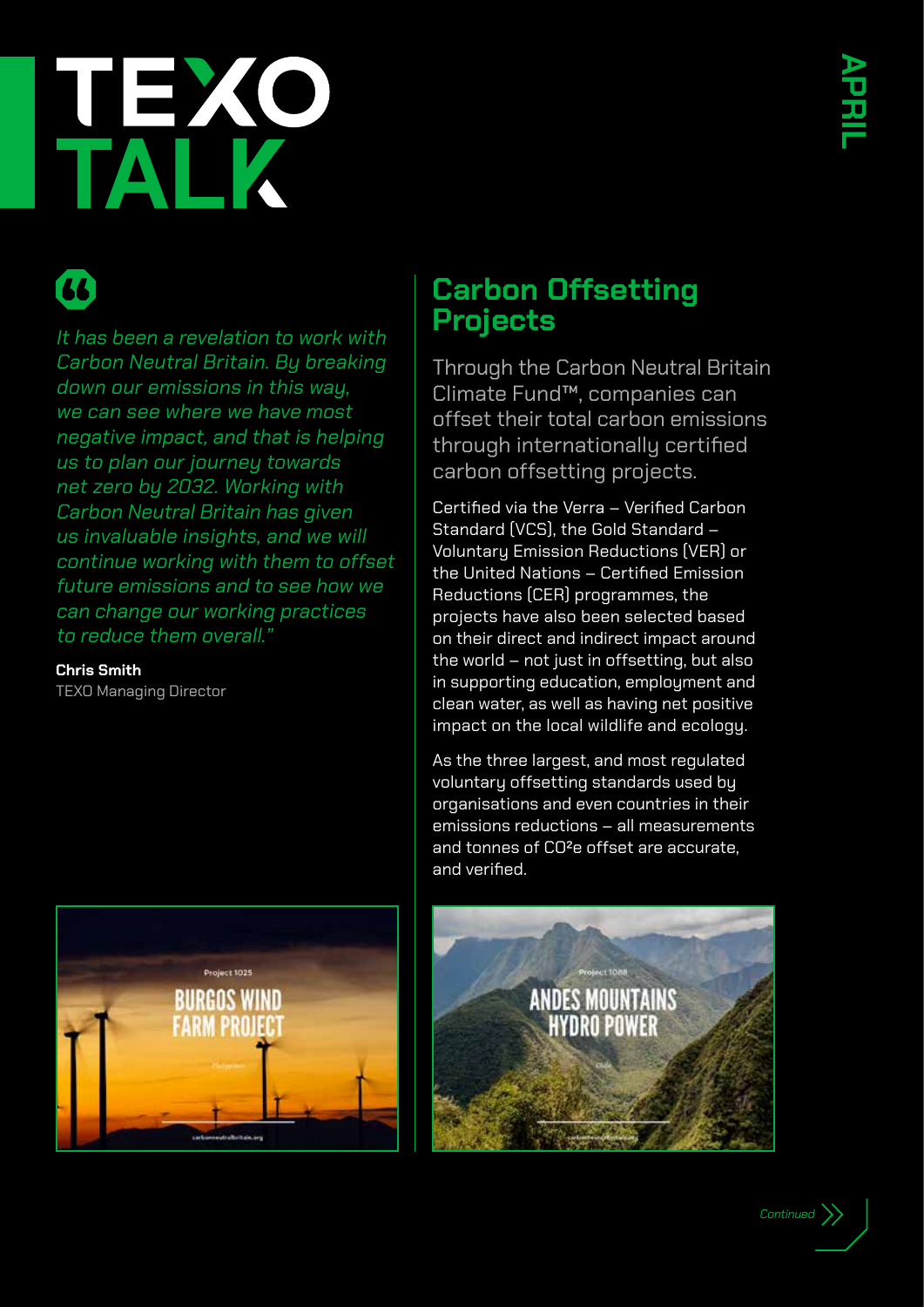# TRYP

### **Cambodia**

**Project Information:** Rice Husk Power Project

The Angkor Bio Cogen (ABC) project is the first renewable energy project to utilize rice husk as biomass fuel for electricity generation in Cambodia, involves the operation of 2 MW new rice husk power generation plant in the Kandal province.

The electricity generated from biomass power plant to the Angkor Rice Mill that, in absence of the project activity, uses diesel oil to generate electricity for the rice mill operation. Besides from this, ABC provides surplus electricity to neighbouring factories and community through the power utility in Angsnoul District that, in the absence of the project activity, use diesel oil or batteries for their uses.





#### **Project Impact and Secondary Benefits:** EMISSIONS REDUCTIONS

The project achieves GHG emissions reduction in three ways:

- 1) The GHG reduction is achieved through the use of rice husk which was previously left to decay in the open space, resulting in methane emissions;
- 2) The generated power is exported to the rice mill, which partially replaces power generated by their captive diesel power generator, contributing to GHG emissions associated with the diesel power plant;
- 3) The surplus generated power is supplied to the local power utility, providing electricity to the community living outside the project premises.

#### **Social Development**

The Project has contributed to the improvement of economic, social and environmental well-being of the community through providing reliable electricity access to the rice mill as well as the neighbouring business and community.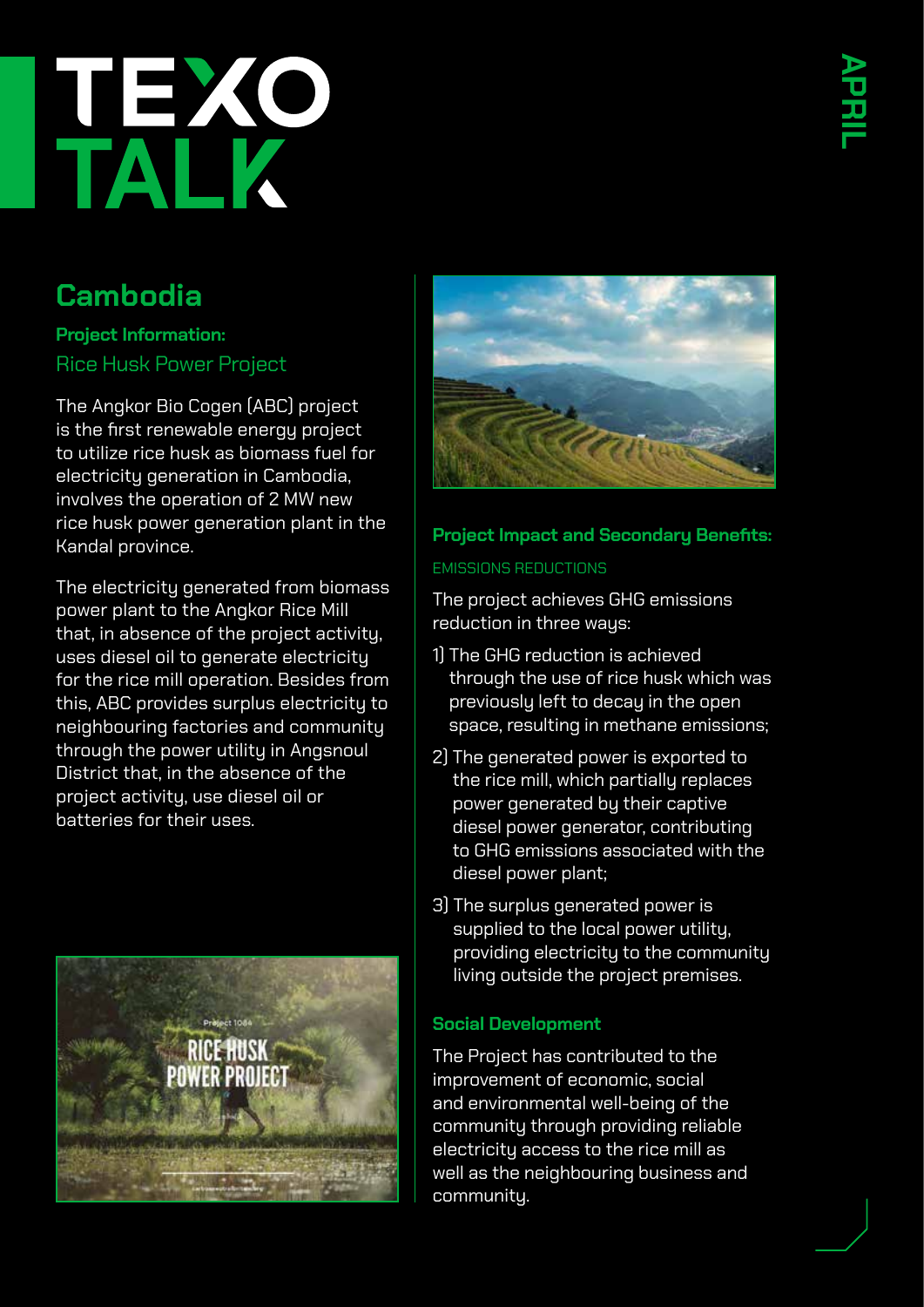# EX

#### **TEXO announced as Aberdeen FC's new shirt sponsor**

Aberdeen FC has announced that TEXO will be the Club's new shirt sponsor for the next three seasons, starting from season 2022/23. TEXO has signed this unique deal to become the Club and Youth Academy sponsor from 1 July 2022.

Already a long-term advertiser at the Club, TEXO will benefit from having its logo adorned on the Club's shirts as well as on prominent areas of Pittodrie, including the dugout and advertising behind the goals.

Under the new deal, TEXO will enjoy high profile branding on the shirts and training kits worn by all the Club's professional teams and youth academy teams – excluding Aberdeen Women who have a separate sponsor – as well as all replica shirts for sale to the public from July 2022 onwards. The prominent X of the TEXO logo will also feature on the rear of all matchday playing shorts used by the first team.



### 44

TEXO is a strong and dynamic brand, committed to the local market, and we are thrilled they have chosen to increase their support for the Club, starting this summer.

It's already evident that we have common goals and shared values and we are looking forward to working together to ensure both parties derive maximum value from this partnership when it gets underway later this year.

Like the Club, TEXO has ambitious plans for the future and believes in working flexibly, imaginatively and responsibly to deliver results.

The rights package from the Club, that underpins this deal, will undoubtedly help TEXO achieve its goals as the business expands both in Aberdeen and beyond."

**Rob Wicks** AFC's Commercial Director

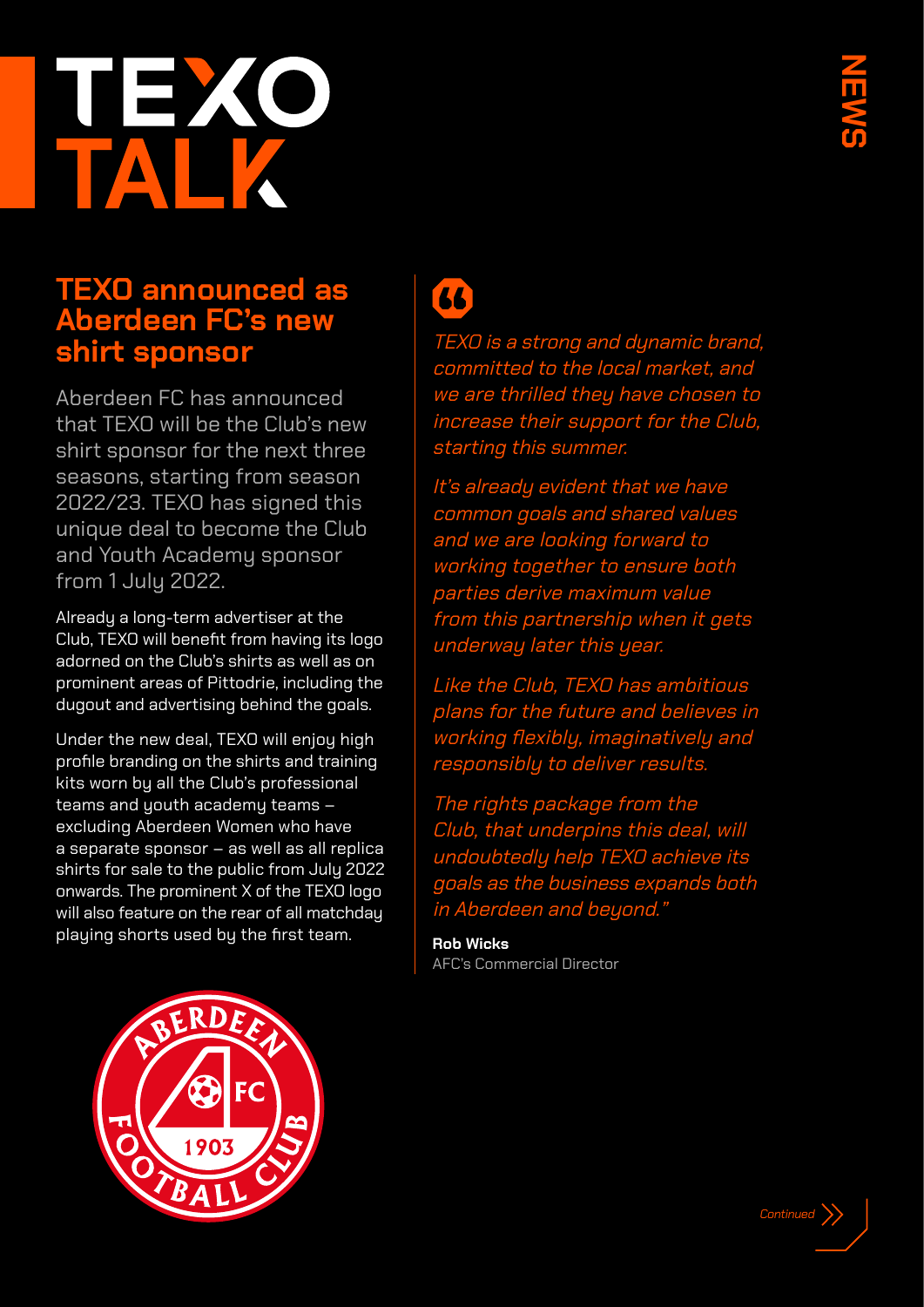# TALK

### 44

We are proud to be the official sponsor of Aberdeen FC from next season. The Club is steeped in history and sits at the heart of the community to which TEXO is committed.

There are many parallels between TEXO and AFC particularly in terms of how we build dynamic, multidisciplinary teams, with creative thinkers, service‐givers and problem solvers.

We are excited about this new future partnership with the Club and look forward to kicking-off next season.

**Chris Smith** TEXO Managing Director

### $\overline{a}$

The official shirt sponsor is an important contributor to the Club and a significant investment for an organisation. At Aberdeen, we've been fortunate to secure some great brands over the years and to work with them in genuine partnership. We are looking forward to enjoying a strong and meaningful relationship with TEXO from next season.

Rob and the commercial team must be congratulated for building a relationship with TEXO which has culminated in this, our most ambitious sponsorship deal.

**Dave Cormack** AFC Chairman

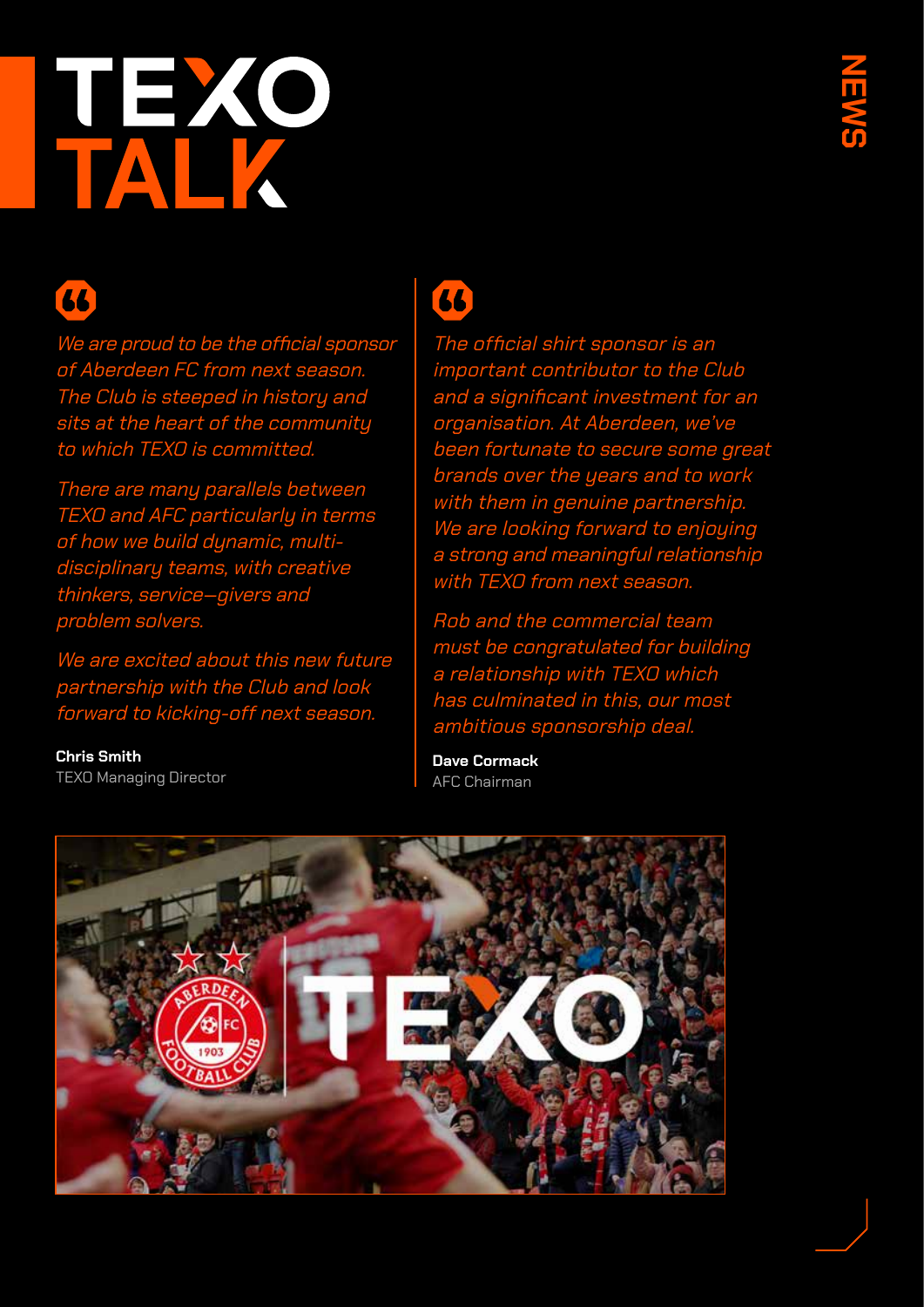



#### **How a combined survey approach can reduce time and improve data quality**

A good quality survey, dimensional or inspection based is essential to any project. From improving sea defences to building new homes, no project can progress confidently without reliable survey information on which to base decisions.

That's why a combined approach to project surveys is so valuable. By using both groundbased and air-based survey and inspection methodologies, we can offer more complete, more interactive and more useful datasets, giving project managers clearer insight into the nature of their site and supporting more informed decision making.



#### **Ground-based surveys**

These traditional surveys, carried out with equipment such as Total Stations & Terrestrial Scanners allow surveyors to observe and record accurate locations of objects and features such as drainage covers, buildings and ditches. Ground-based surveyors will also aid UAV teams in marking Ground Control Points – markers that are used to tie in both ground and aerial data to the same control network, a critical part of providing seamless integration between datasets for clients.

The importance of having a ground-based survey team can never be overlooked, it provides valuable insight into features that may otherwise be obscured from UAV data collection. Our surveyors feed this information to our UAV team who can tailor flight paths to collect what otherwise might be missed.

#### **Air-based surveys**

Usually undertaken using unmanned air vehicles (UAVs), commonly known as drones, air-based surveys gather data from a different perspective and can survey areas where it might be difficult, dangerous, and even impossible for a ground-based surveu team to access, a problem often encountered in this industry. This includes particularly dense vegetation, quarries or steep cliffs and even underground features like old tunnels. TEXO are able to mount LiDAR sensors and various camera payloads on UAV platforms which enables collection of accurate 3D point cloud data / photogrammetric data which can then be integrated with traditional groundbased observations to provide a more comprehensive survey.

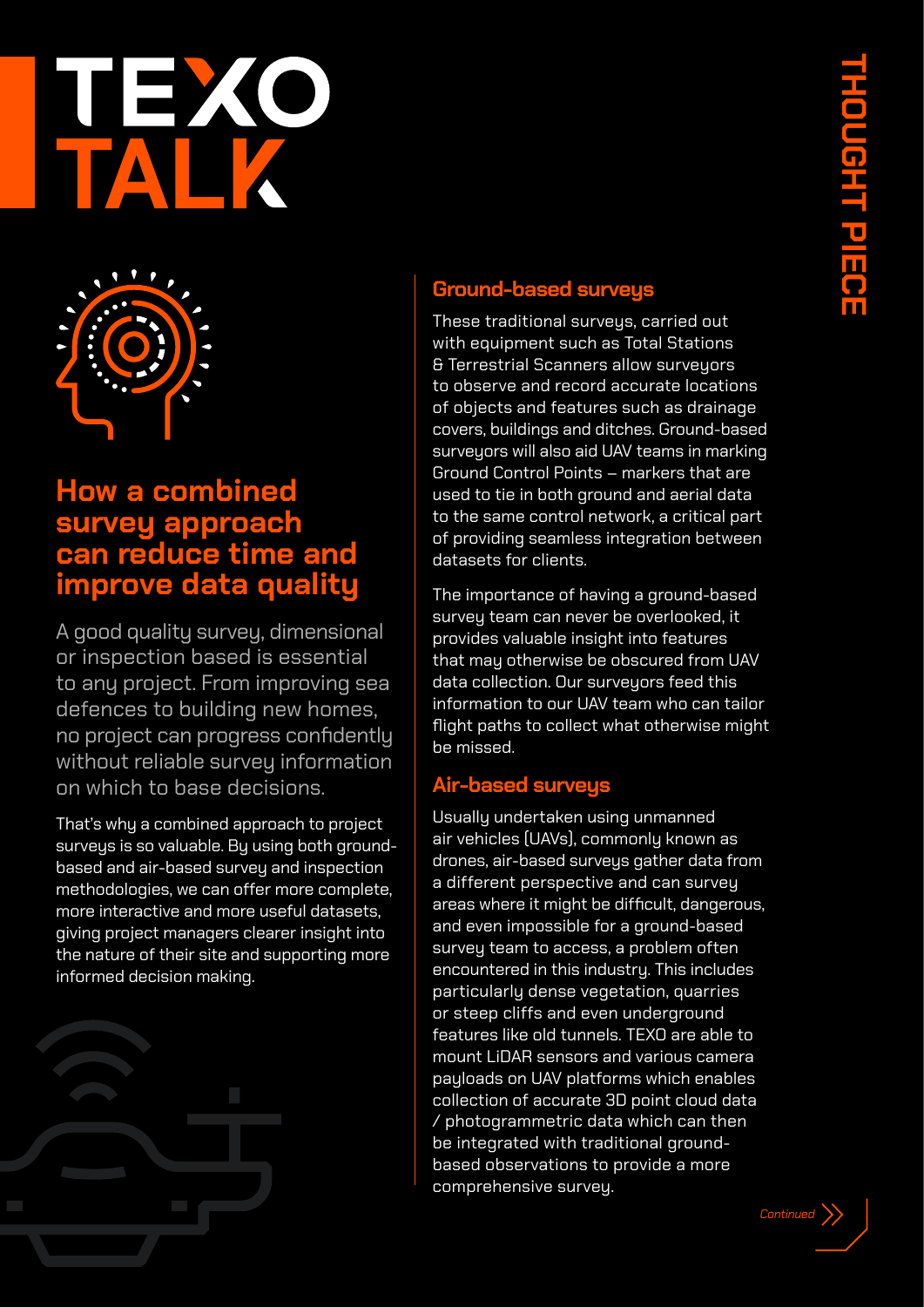# **THOUGHT PIECE LOUGHT** <u>u</u><br>Ho

# TALK

#### **The benefits of a combined survey approach**

Of course, both of these survey approaches can be used independently and will provide the level of data that most projects initially require. It's often the case, however, further surveys may be needed because certain features or details weren't captured on an initial visit as these were not required in the original specification. Using a combined approach can potentially eliminate the need for additional surveys, increases efficiency and quality and most importantly gives project teams more data that they can interrogate and interpret to help their project.

- *Efficient Data Collection –* Ground and air surveus can be conducted at the same time. This allows clients to get data faster, without any delays. Having teams that are multi-disciplinary is key to this offering.
- *Data Quality –* By using both approaches, you improve the quantity and quality of the data collected, so that your project has more information to work with.
- *Survey Completeness –* One solution is not the answer on most projects. A multidisciplinary approach means you get better coverage across the site. We always promote leaving no stone unturned in terms of data capture.



#### **A joint approach in action**

TEXO were asked to carru out a surveu for a large housing development in the Essex area. The overgrown site had dense vegetation throughout, and the client wanted a survey to determine a drainage strategy.

We used traditional survey practices to establish ground control and capture topographic detail in accessible areas, however promoted the use of UAV LiDAR and photogrammetry to capture detail in the otherwise inaccessible areas, enabling production of a topographical drawing that has 100% completeness.

Our client viewed the data using our Texzone software, which gave them access to all the data collected. This allowed them to see the full site in detail, take relevant measurements and share the data within the team to help with internal planning and project design.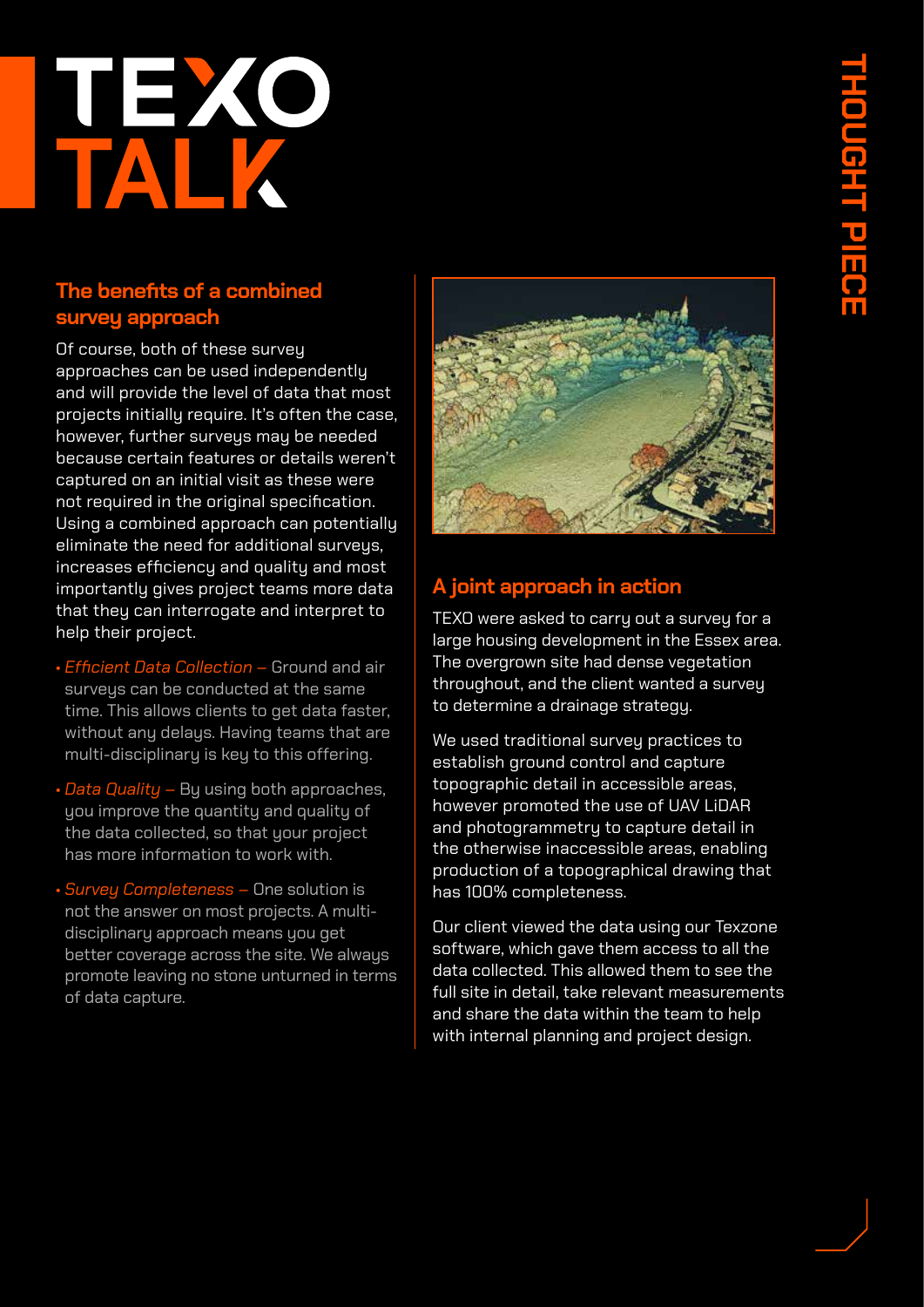

### **Port Services**



#### **Case Study:** Successful fabrication of 30-metre spud can and extensions

#### THE CLIENT

TEXO Port Services has completed a number of successful projects with Osbit, a sub-sea engineering and offshore technology company. The client asked us to submit a bid to fabricate a 30-metre spud-can and two 3-metre spud-can extensions for installation on an offshore vessel. The project ran over a five-month period.

#### THE SOLUTION

We worked closely with other subcontractors, as production of a longitudinal submerged arc-welded pipe can only be achieved with specialist suppliers involved. We subcontracted the rolling and welding portion of this project to a trusted supplier and once the 50mm-thick steel plates were delivered to our fabrication facility, we formed the final can and manufactured a rack and pinion gear which was welded to the external surface.

#### THE RESULT

Once the spud-cans had been successfully fabricated and finished, we needed to transport them to the client. This required an extendable flatbed trailer and managed the associated police permits, route plan and escort.

36

TEXO successfully executed the 30-metre spud fabrication for Osbit, performing well against the project's demanding scope and schedule. They were transparent and proactive, providing regular progress update as well as welcoming collaborative and creative thinking. Osbit has genuinely enjoyed working with the TEXO team on this project and we are delighted with the outcome delivered."

#### **Osbit project representative**

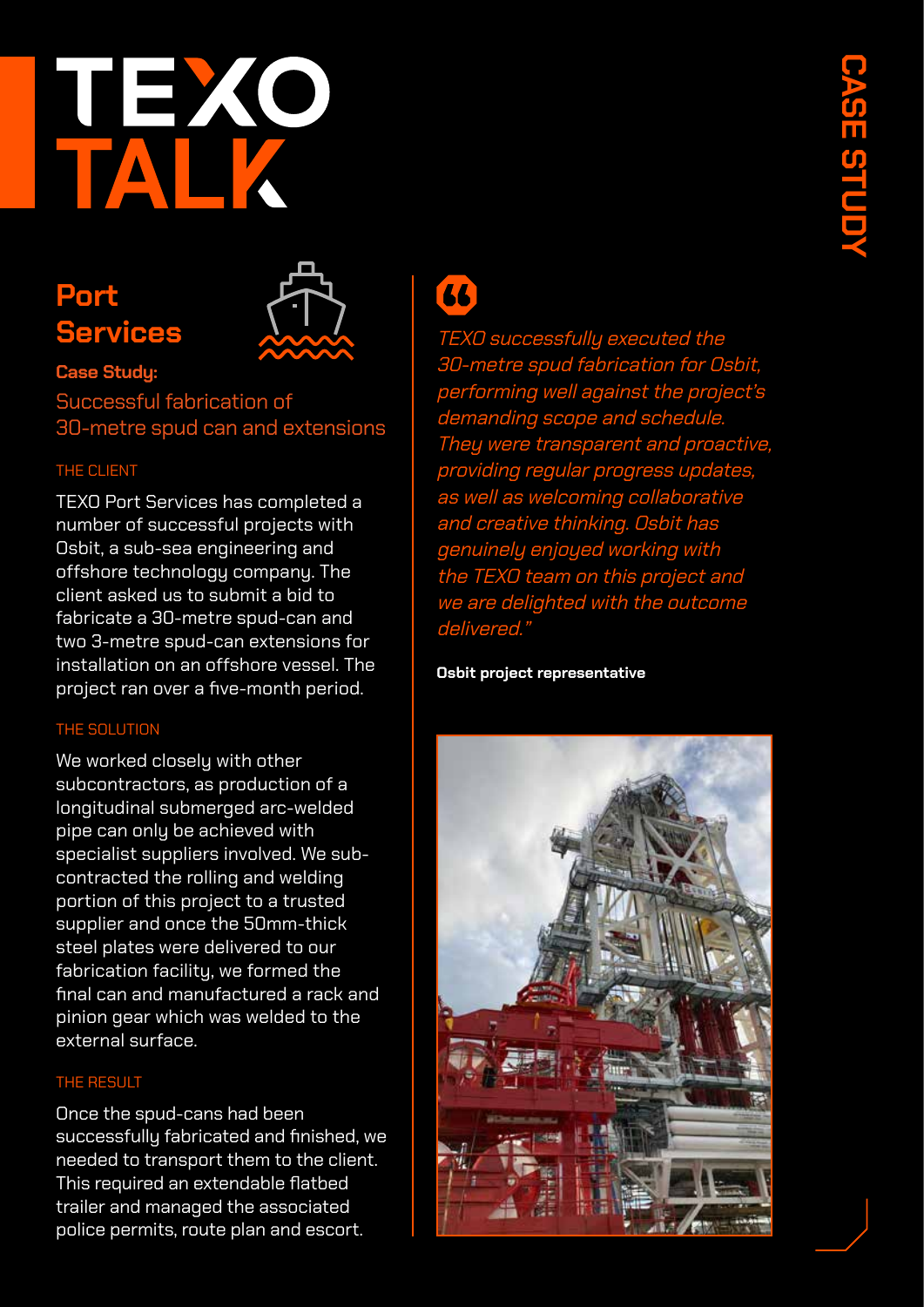# TEXO

## **TEXO TEAM PLAYER OF THE MONTH**



#### **Rory Cadenhead Floorlauer**



Following on from a long spell on board our clients drill ship in Las Palmas carrying out multiple accommodation upgrades, we are pleased to award this month's Team Player to Rory Cadenhead.

Keeping it in the family, Rory works alongside his father Keith who is an industry veteran in the world of offshore accommodation upgrades... who better to take him and show him the TEXO way!

Across the board at TEXO we believe it is our duty to ensure that the young get a chance. Whether it be offshore, workshop, warehouse or office-based, we have the opportunity to develop a workforce for the future and it's great to see someone like Rory being rewarded for his efforts.

"We have had Rory in numerous projects now and he is shaping up to be every bit as good as his Dad Keith. It's not just about quality and safety, a good work ethic and giving due consideration to the clients team on board is just as important and it is these skills that have shone through on this last project."

**John Diack** Offshore Operations Manager